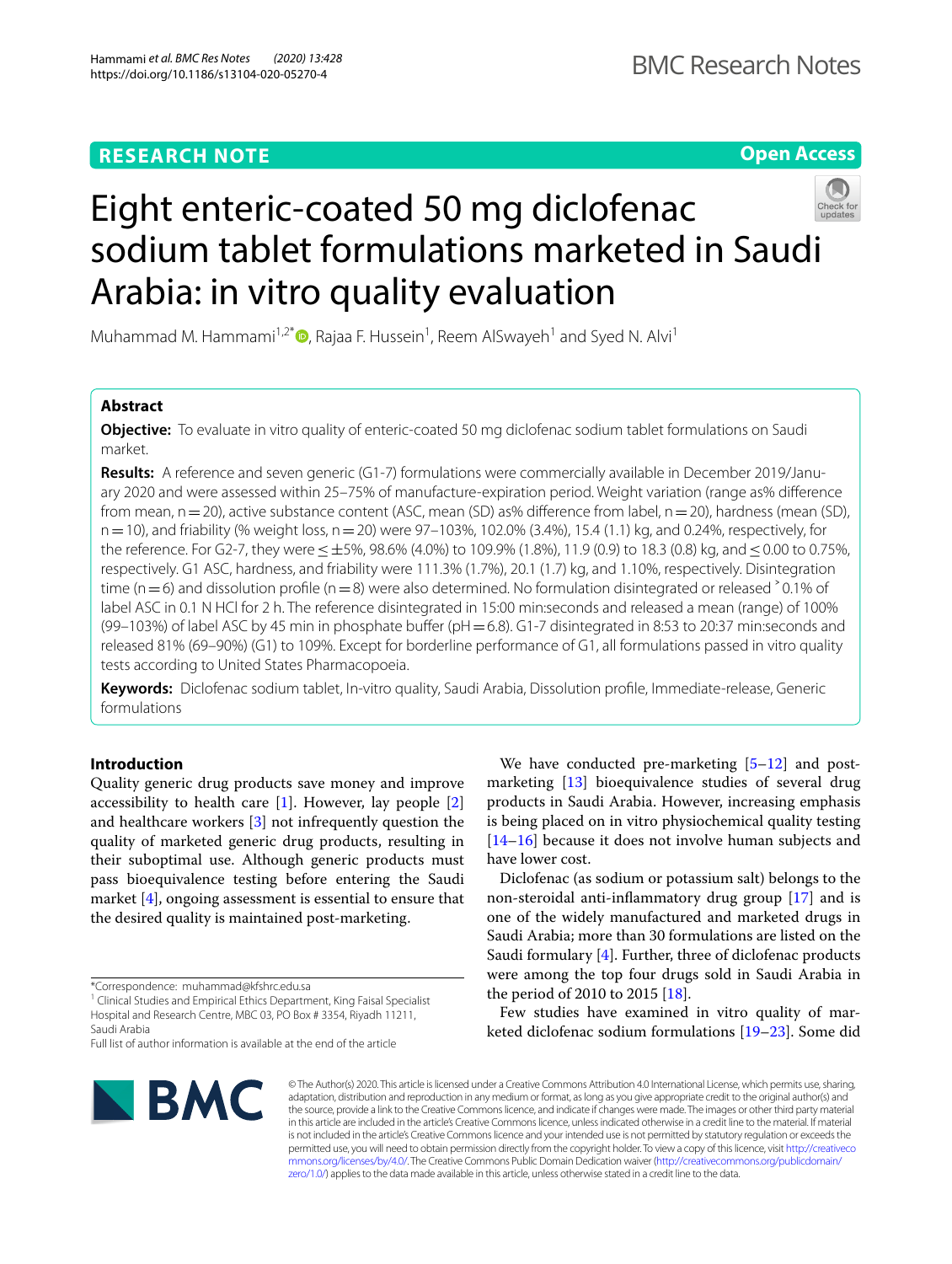not include a reference formulation [\[22,](#page-5-13) [23](#page-5-12)], two identifed inferior products [\[19,](#page-5-11) [21\]](#page-5-14), all used ultraviolet spectrophotometer for drug level analysis rather than high performance liquid chromatography (HPLC), and none included products from the Saudi market.

The aim of this study was to evaluate in vitro quality of enteric-coated 50 mg diclofenac sodium tablet formulations that are commercially available on the Saudi market.

## **Main text**

# **Drugs and chemicals**

All single-drug tablet formulations of 50 mg diclofenac sodium that were commercially available in retail pharmacies in Riyadh, Saudi Arabia during the period December 2019/January 2020 and were within 25%–75% of their manufacture-expiration period were included in the study. Label information of the included formulations (a reference and seven generic (G1 to G7) formulations) is presented in (Additional fle [1:](#page-4-0) Table S1, Label information). Six other generic formulations were listed on the Saudi Formulary [\[4\]](#page-5-3) but were not commercially available and were not included in the study.

Diclofenac sodium standard was purchased from Sigma-Aldrich (St Louis, MO, USA), HPLC grade acetonitrile and methanol from Fisher Scientifc Co. (Loughborough, UK), disodium hydrogen phosphate from Fluka (Buchs, Switzerland), potassium phosphate monobasic and glacial acetic acid from Fisher Chemical (Fair Lawn, New Jersey, USA), and hydrochloric acid (HCl) from Merck (Darmstadt, F.R. Germany).

## **Instruments**

HPLC-dissolution system (Waters Associates, Inc. Milford, MA. USA) consisted of Waters 2690D Separation Module with eight-needle dissolution dispenser, Waters Transfer Module with eight syringes, one dissolution test bath (Hanson Research SR8-Plus, USP dissolution apparatus II (paddle)), eight Uni-Probes, and Waters 996 Photodiode array detector set at 276 nm. Other instruments used included an electronic balance (Model AG 204, Mettler Toledo, Greifensee, Switzerland), as well as Microprocessor Disintegration Test Apparatus (Model SSE-731), Microprocessor Friability Apparatus (Model SSE-710), and Digital Tablet Hardness Tester (Model SSE-DIGIT AB-SPV), all from Sunshine Scientifc Equipments, Delhi, India.

## **Sample preparation and HPLC assay**

A stock solution of diclofenac sodium  $(1000 \mu g/ml)$ was prepared in methanol and stored at  $-20$ ° C. It was diluted in a phosphate buffer (pH  $6.8 \pm 0.05$ ) composed of 0.05 M disodium hydrogen phosphate and 0.05 M potassium dihydrogen phosphate (50:50, v:v) to produce standard curve (0.1, 0.5, 1.0, 5.0, 10.0, 20.0, 40.0, 60.0 and 80.0  $\mu$ g/ml) and quality control (1.5, 7.5, 15, and 50  $\mu$ g/ml) samples. This phosphate buffer was also used for disintegration and dissolution tests and for determining active substance content (ASC). A standard curve and three sets of quality control samples were used in each run. The HPLC assay uses liquid-liquid extraction and naproxen as an internal standard, and is linear ( $R^2$  ≥ 0.998) in the range 0.1–80.0 µg/ml [[24](#page-5-15)]. It was used to determine ASC in tablets and the dissolution profle. No interference from tablet's excipients was observed.

## **Quality control tests and calculations**

Weight variation test: 20 randomly-selected unites of each formulation were examined. Mean (SD) was calculated and% deviation of individual unit weight from mean weight of the formulation was determined.

Friability test: 20 randomly-selected unites of each formulation were examined. They were weighted, placed in the friabilator (25 revolutions/minute for 4 min), dedusted and weighted again, and friability was determined as% weight loss.

Hardness test: 10 randomly-selected unites of each formulation were examined. Mean (SD) required pressure to break diametrically placed tablets was determined.

ASC test: 20 randomly-selected unites of each formulation were examined. Tablets were individually crushed using morter, dissolved in 100 ml methanol, fltered with a syringe using  $0.2 \mu m$  filter, diluted with  $9.0 \text{ ml}$  phosphate buffer, and 100 µl was injected in the HPLC system. Mean (SD) content in mg and percent deviation of individual unites from label were determined.

Disintegration test: 6 randomly-selected unites of each formulation were examined using 0.1 N HCL for 2 h followed by phosphate buffer (pH 6.8) as disintegration medium. The basket rack was placed in a 1000 ml vessel containing 900 ml disintegration medium maintained at  $37 \pm 2$  °C with the test unit remaining 1.5 cm below the surface of the liquid on their upward movement and above 2.5 cm from the bottom of the beaker in their downward movement. The basket rack moved up and down (5–6 cm) at a frequency of 31 cycles per minute. Range of disintegration time (time to no particle on the basket) was determined.

Dissolution test: 8 randomly-selected unites of each formulation were examined using 0.1 N HCL for 2 h followed by phosphate buffer (pH 6.8) as dissolution medium (900 ml), one unite in each vessel, a stirring rate of  $50 \pm 1$  rpm, and a temperature of  $37 \pm 0.5$  °C. The test ended with a stirring rate of 250 rpm for 15 min (infnity). A sample of 1.0 ml was withdrawn from a zone midway between the surface of the dissolution medium and the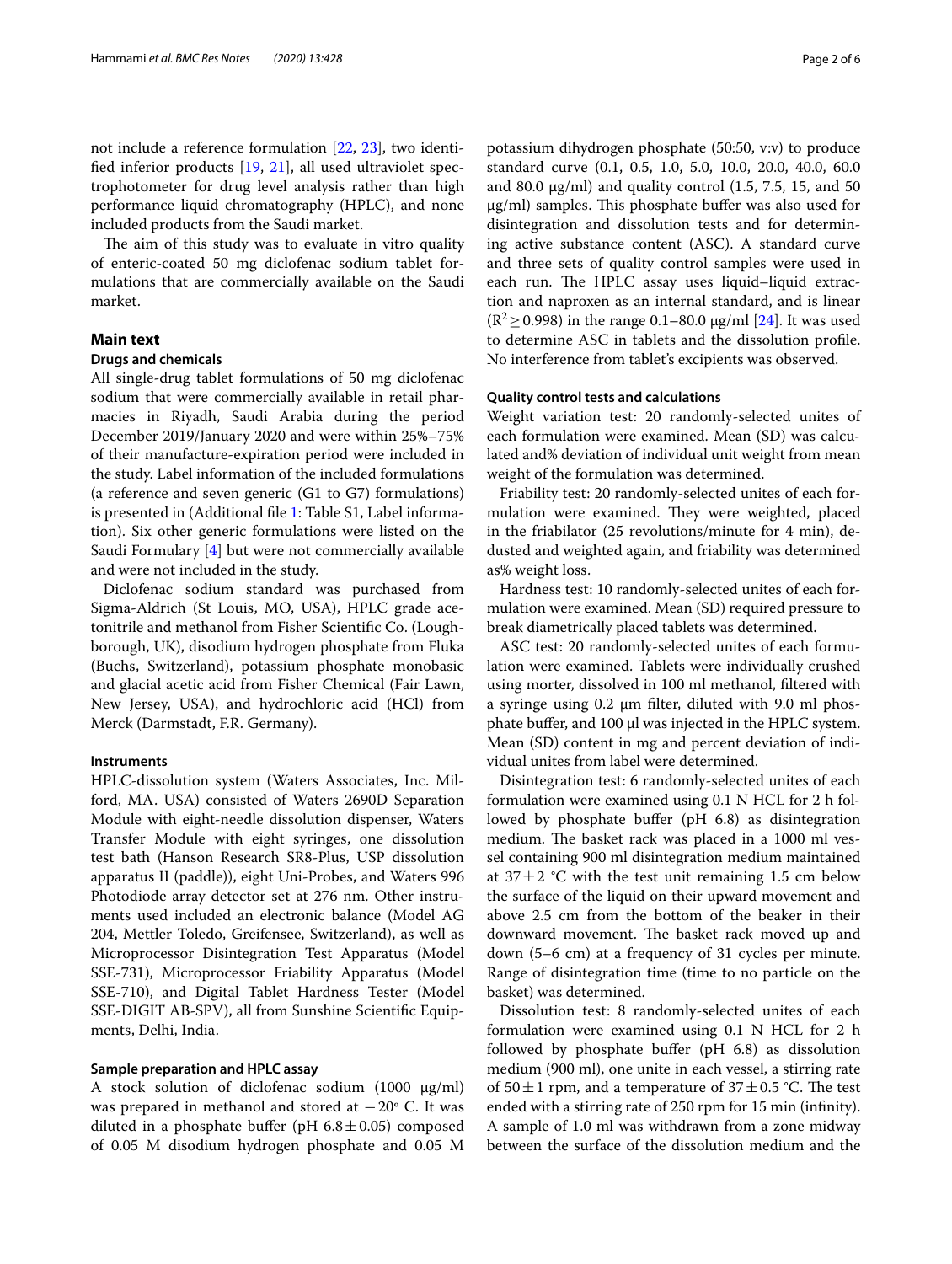top of the rotating blade (not less than 1 cm from the vessel wall) and was immediately replaced with an identical volume of fresh medium. Samples were withdrawn at 60 and 120 min in 0.1 N HCl and at 10, 15, 20, 30, 45, 60, 90 and 105 min in phosphate buffer. 100  $\mu$ l of the 1 ml samples were injected into the HPLC system. The vessel was kept covered for the duration of the test, the temperature of the mixture was verifed at suitable times, and the behavior of the unit was observed throughout the dissolution testing. Mean (SD) amount released and% of label ASC released at each time point was determined. Time to release 50% of label ASC was also determined.

## **Results**

Main results are summarized in the Table [1.](#page-2-0) Mean weight of the eight formulations ranged from 192.5 (3.5) to 283.6 (4.0) mg. Weight range was 97–103% of mean weight for reference formulation and within  $\leq \pm 5\%$  for all 7 generic formulations.

Mean (SD) ASC and percent diference from label (50 mg) for the reference formulation were 51.0 (1.7) mg and 102.0% (3.4%), respectively. All generic formulations but G1 had a mean ASC between 90 and 110% of label. G1 had mean (SD) ASC and percent diference of 55.7 (0.9) mg and 111.3% (1.7%), respectively.

The reference formulation had a mean (SD) hardness of 15.4 (1.1) kg and lost 0.24% of its weight during friability testing. All generic formulations but G1 passed the hardness test (optimum 10–20 kg) and had a friability of≤1%. G1 had borderline hardness and friability of 20.1 (1.7) and 1.10%, respectively.

Although not all formulations were labeled as entericcoated, none disintegrated in 0.1 N HCl for 2 h. On the other hand, phosphate bufer (pH 6.8) disintegration time of the reference formulation was 15.00 min:seconds; and all generic formulations disintegrated in less than 21 min.

Finally, despite having diferent dissolution profles (Fig. [1\)](#page-2-1), all eight formulations released on average  $\geq$  80%  $(Q (75%) + 5%)$  of their ASC within 45 min in phosphate bufer (pH 6.8). However, 3 of the 8 G1 unites released only 69%, 73%, and 75%, respectively. Time required to release 50% of ASC was about 21 min for the reference formulation and between 9 (G6) and 33 (G1) minutes for the generic formulations. No floating material, coning,

<span id="page-2-0"></span>**Table 1 In-vitro quality of a reference and seven generic enteric-coated 50 mg diclofenac sodium tablet formulations available on the Saudi market**

| Code           | Weight $n = 20$ |                                   | Active substance content <sup>b</sup> $n = 20$ Hardness <sup>c</sup> |                         | $n = 10$     | Friability <sup>d</sup><br>$n = 20$ | <b>Disintegration<sup>e</sup></b><br>(phosphate<br>buffer) $n = 6$ | <b>Dissolution</b> <sup>t</sup><br>(phosphate)<br>buffer) $n = 8$ |
|----------------|-----------------|-----------------------------------|----------------------------------------------------------------------|-------------------------|--------------|-------------------------------------|--------------------------------------------------------------------|-------------------------------------------------------------------|
|                | Mean (SD) mg    | Range <sup>a</sup> %<br>from mean | Mean (SD) mg                                                         | Mean (SD) %<br>of label | Mean (SD) kg | %Loss                               | Range<br>Minute: second                                            | Mean (range)<br>release<br>at 45 min%<br>of label                 |
| $\mathsf{R}$   | 212.9(3.6)      | $97 - 103$                        | 51.0(1.7)                                                            | 102.0 (3.4)             | 15.4(1.1)    | 0.24                                | 15:00-15:00                                                        | 100 (99-103)                                                      |
| G1             | 203.7(3.0)      | $97 - 102$                        | 55.7(0.9)                                                            | 111.3(1.7)              | 20.1(1.7)    | 1.10                                | 14:09-14:09                                                        | $81(69 - 90)$                                                     |
| G <sub>2</sub> | 208.9 (4.3)     | $95 - 103$                        | 53.8 (2.0)                                                           | 107.6(4.0)              | 16.6(1.2)    | 0.00                                | 17:23-19:19                                                        | 106 (102-109)                                                     |
| G3             | 192.5 (3.5)     | $96 - 103$                        | 49.3(2.0)                                                            | 98.6(4.0)               | 12.8(0.4)    | 0.00                                | 13:29-13:29                                                        | 101 (94-113)                                                      |
| G4             | 283.6 (4.0)     | $97 - 103$                        | 50.9(1.7)                                                            | 101.9(3.4)              | 11.9(0.9)    | 0.16                                | 20:37-20:37                                                        | 108 (102-112)                                                     |
| G5             | 232.1(3.3)      | $98 - 103$                        | 51.7(2.2)                                                            | 103.3(4.4)              | 16.8(1.3)    | 0.00                                | 18:00-18:00                                                        | 102 (101-103)                                                     |
| G6             | 243.9(2.2)      | $99 - 103$                        | 54.9 (0.9)                                                           | 109.9(1.8)              | 18.3(0.8)    | 0.75                                | $9:00 - 9:00$                                                      | 109 (107-112)                                                     |
| G7             | 219.9(2.8)      | $98 - 102$                        | 52.0(2.0)                                                            | 104.0(4.0)              | 14.4(0.7)    | 0.20                                | $8:53 - 8:53$                                                      | 104 (100-107)                                                     |

<sup>a</sup> Acceptable variation limits ≤±7.5% for tablets<sup>></sup> 80 and < 250 mg and ≤±5% for tablets ≥ 250 mg; to pass, no more than 2/20 tablet differ by more than the percentage permitted and no one tablet differ by more than double the percentage. <sup>b</sup> Acceptable limits, mean content 90–110% of label. <sup>c</sup>Optimum hardness for  $\frac{1}{100}$  coated tablets 10–20 kg.  $\frac{d}{d}$  Acceptable limit $\leq$  1%.  $\frac{6}{100}$  None disintegrated in 0.1 N HCl for 2 h. Acceptable limits, no disintegration in 0.1 N HCl for 2 h and complete disintegration in phosphate buffer (pH 6.8) within 60 min. <sup>f</sup>0 to 0.1% release was observed in 0.1 N HCL for 2 h. Acceptable limits, release of  $\leq$  10% of label in 0.1 N HCl and  $>$  75 + 5% in phosphate buffer (pH 6.8)

#### (See fgure on next page.)

<span id="page-2-1"></span>**Fig. 1** Dissolution profles of a reference and seven generic enteric-coated 50 mg diclofenac sodium tablet formulations available on the Saudi market. R, reference, G1 to G7, generic formulations. Eight units of each formulation were studied. Mean (SD) amount of drug released at the specifed times are shown on the left axis (continuous line) and percent of label amount released on the right axis (interrupted line). Time 0 min indicates amount released after 120 min in 0.1 N HCl. Other times indicate amount released in phosphate bufer (pH 6.8). Time 105 min indicates amount released with a stirring rate of 250 rpm for 15 min (infinity), otherwise, stirring rate was 50 ± 1 rpm, using USP dissolution apparatus type II (paddle apparatus) and a temperature of 37±0.5 °C. Formulations' label details are available in Additional fle [1](#page-4-0), Label information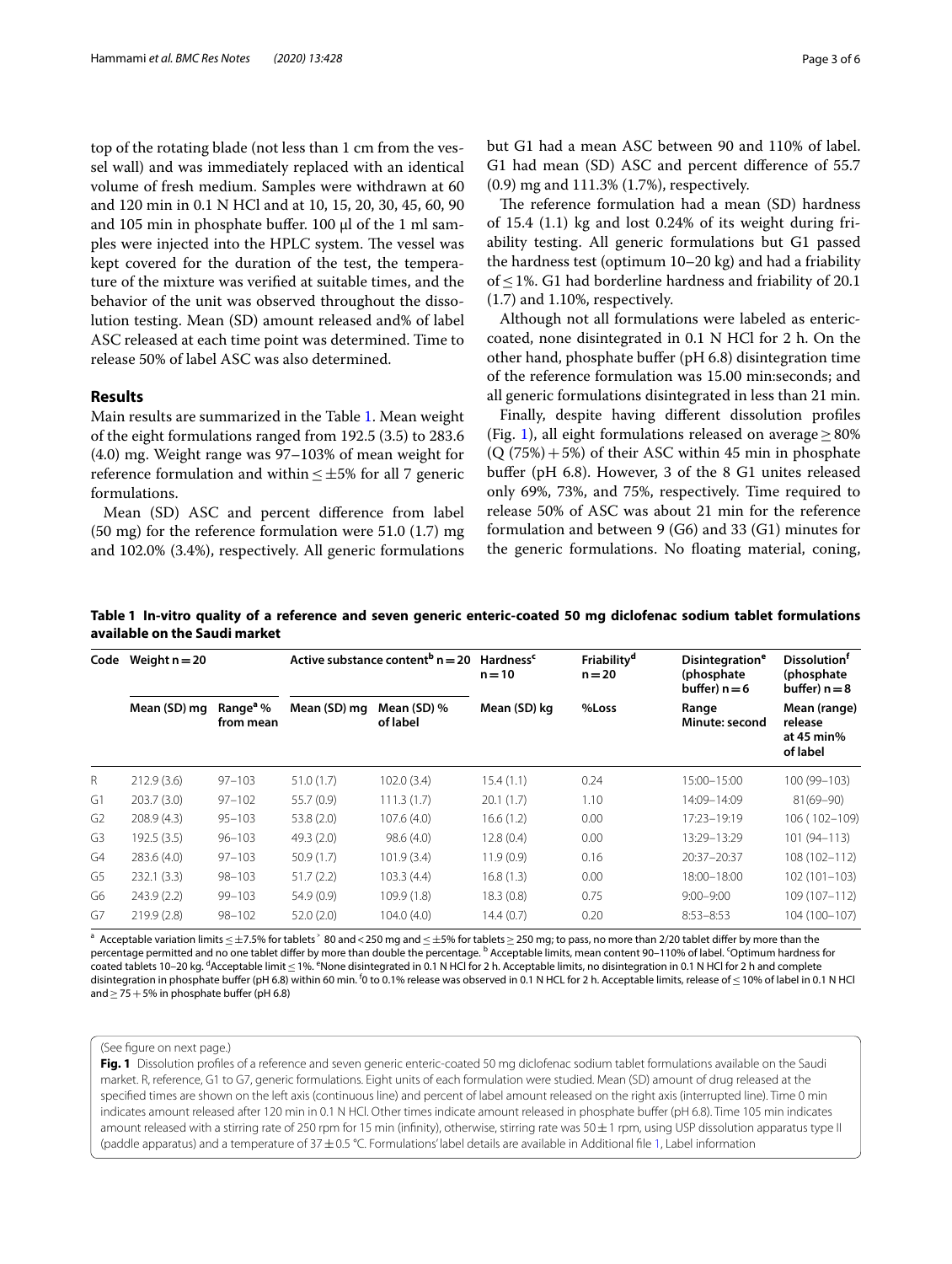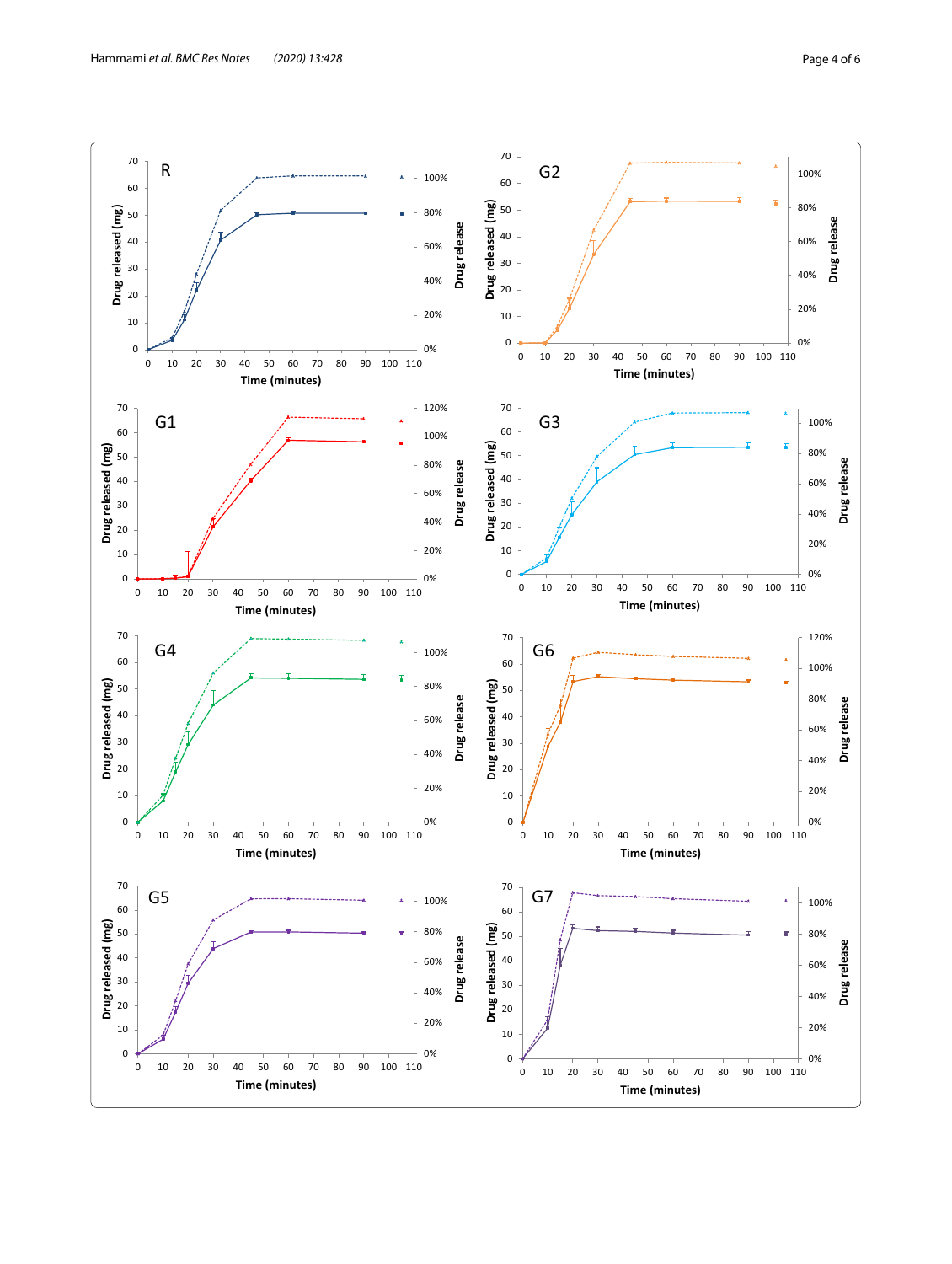gumming, capping or odd erosion pattern, sticking, air bubbles, or particles adhering to vessel or apparatus shaft was observed throughout the dissolution testing. In 0.1 N HCL for 2 h, G1 released 0.1% of its label ASC; the other formulations released 0.00%.

# **Discussion**

We evaluated in vitro quality of a reference and 7 generic formulations of 50 mg diclofenac sodium enteric-coated tablet that were commercially available on the Saudi market. Except for borderline performance of one generic formulation (G1), all formulations passed in vitro quality tests according to United States Pharmacopoeia [\[25](#page-5-16)]. Namely, weight variation of  $\leq \pm 7.5\%$  from mean weight for tablets  $\dot{\text{80}}$ and < 250 mg and  $\leq \pm 5\%$  for tablets  $\geq 250$  mg; mean ASC between 90 and 110% of label;  $\leq$  1% friability weight loss; no disintegration in  $0.1$  N HCl  $(2 h)$  and complete disintegration in phosphate buffer within 60 min; and release of  $\leq$  10% of content in 0.1 HCl (2 h) and  $\geq$  80% within 45 min in phosphate buffer (each of 6 unites individually, or mean of 12 unites). Using stricter criteria, G1, G2, and G6 would fail the ASC test [[26\]](#page-5-17).

Our results on the reference formulation are consistent with the literature. Three studies that included the reference formulation (although from diferent manufacturing sites) found, respectively, that it has a mean weight of 216, 252, and 222 mg; ASC of 98.2%, 99.4%, and 99.3% compared to label; friability of 0.15%, 0.013%, and 0.82%; no disintegration in 0.1 N HCl, disintegration time of about 12, 22, and 51 min in phosphate bufer, and 50% content release in 20, 18.1, and not reported minutes [\[19–](#page-5-11)[21\]](#page-5-14).

As illustrated in case of G1, timely disintegration does not necessarily imply adequate dissolution. On the other hand, the disintegration apparatus mechanical force is probably lower than the destructive force of the gastrointestinal tract, so especially for enteric-coated products, potential in vivo disintegration in the stomach may not be necessarily detected in vitro. Because the typical paddle dissolution apparatus delivers even milder force, it is important to conduct disintegration testing despite having acceptable dissolution test results [\[27\]](#page-5-18).

Although most commercially available generic formulations of diclofenac sodium tablets have been found to be of acceptable in vitro quality [[19,](#page-5-11) [20](#page-5-19), [22](#page-5-13), [23\]](#page-5-12), one of the three generic formulations in one study [[19\]](#page-5-11) inappropriately disintegrated in acidic medium, and 3 of four generic formulations in another study [\[21](#page-5-14)] released less than 60% at 45 min in phosphate bufer. In the current study, one of seven generic formulations had an ASC, friability, and hardness just beyond the acceptable limits and did not quite pass dissolution testing. The results indicate the importance of on-going surveillance of marketed formulations. In-vitro testing avoids exposing humans to drugs and is time and money saving, and has been proposed as replacement of in vivo bioequivalence testing under certain circumstances [\[28\]](#page-5-20).

## **Study strengths**

This study is unique in examining a relatively large number of formulations, including a reference formulation, and using multiple-point dissolution curve rather than single points comparisons. It also used HPLC with the advantage of being able to separate diclofenac from potential interferences from formulation matrix/dissolution medium and detect drug degradation.

#### **Study limitations**

We may have missed some diclofenac sodium 50 mg tablet formulations available on the Saudi market. Indeed, six formulations listed on the Saudi Formulary were not available in Riyadh pharmacies at the time of the study. However, since Riyadh is the capital of Saudi Arabia, we believe that we covered the most commonly used formulations. Our results do not apply to other diclofenac formulations (diferent strength, extended release) or to diclofenac potassium formulations. Finally, failing an in vitro test may be related to test performance rather than formulation performance, which is not likely in our study since reference formulation didn't fail any test and several generic formulations passed.

#### **Supplementary information**

**Supplementary information** accompanies this paper at [https://doi.](https://doi.org/10.1186/s13104-020-05270-4) [org/10.1186/s13104-020-05270-4](https://doi.org/10.1186/s13104-020-05270-4).

<span id="page-4-0"></span>**Additional fle 1: Table S1:** Label information of a reference and seven generic enteric-coated 50 mg diclofenac sodium tablet formulations available on the Saudi market.

#### **Abbreviations**

ASC: Active substance content; G: Generic formulation; HCL: Hydrochloric acid; HPLC: High performance liquid chromatography; R: Reference formulation; SD: Standard deviation.

#### **Acknowledgements**

Not applicable.

#### **Authors' contributions**

MMH designed the study, performed data analysis, and wrote the manuscript. RFH, RAS, and SNA performed the experiments, co-analyzed data, and cowrote the manuscript. All authors agree to be accountable for all aspects of the work and approved the fnal version of the manuscript. All authors read and approved the fnal manuscript.